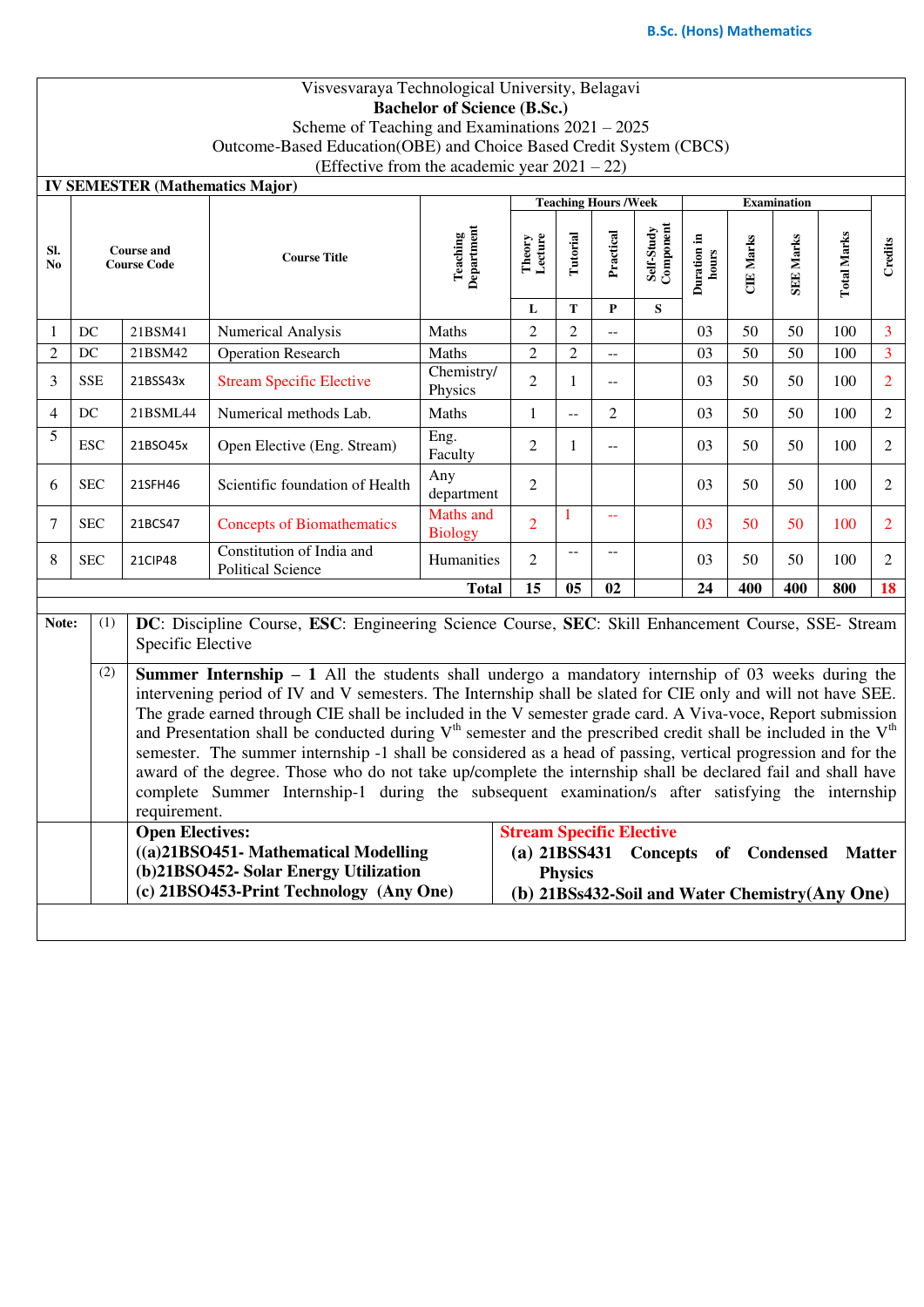### Visvesvaraya Technological University, Belagavi **Bachelor of Science (B.Sc.)** Scheme of Teaching and Examinations 2021 – 2025 Outcome-Based Education(OBE) and Choice Based Credit System (CBCS) (Effective from the academic year  $2021 - 22$ )

|           |                                         | <b>V SEMESTER (Mathematics Major)</b> |                                                                                                                             |                               |                                              |                                           |                    |                                       |                      |                  |                  |                    |                |
|-----------|-----------------------------------------|---------------------------------------|-----------------------------------------------------------------------------------------------------------------------------|-------------------------------|----------------------------------------------|-------------------------------------------|--------------------|---------------------------------------|----------------------|------------------|------------------|--------------------|----------------|
|           |                                         |                                       |                                                                                                                             |                               | <b>Teaching Hours /Week</b>                  |                                           | <b>Examination</b> |                                       |                      |                  |                  |                    |                |
| SI.<br>No | <b>Course and</b><br><b>Course Code</b> |                                       | <b>Course Title</b>                                                                                                         | <b>Teaching</b><br>Department | Theory<br>Lecture                            | Tutorial                                  | Practical          | Self-Study<br>Component               | Duration in<br>hours | <b>CIE Marks</b> | <b>SEE Marks</b> | <b>Total Marks</b> | Credits        |
|           |                                         |                                       |                                                                                                                             | L                             | T                                            | $\mathbf{P}$                              | S                  |                                       |                      |                  |                  |                    |                |
| 1         | DC                                      | 21BSM51                               | Real Analysis                                                                                                               | Maths                         | $\overline{2}$                               | $\overline{2}$                            | $\overline{a}$     |                                       | 03                   | 50               | 50               | 100                | 3              |
| 2         | DC                                      | 21BSM52                               | Fourier Analysis &<br><b>Integral Transforms</b>                                                                            | Maths                         | $\overline{2}$                               | $\mathbf{2}$                              | $-$                |                                       | 03                   | 50               | 50               | 100                | 3              |
| 3         | <b>SSE</b>                              | 21BSS53x                              | <b>Stream Specific</b><br>Elective                                                                                          | Chemistry/<br>Physics         | $\overline{2}$                               | 1                                         | $-$                |                                       | 03                   | 50               | 50               | 100                | 2              |
| 4         | DC                                      | 21BMATL54                             | Fourier Analysis and<br><b>Integral Transforms</b><br>Lab                                                                   | Maths                         | 1                                            | $-$                                       | 2                  |                                       | 03                   | 50               | 50               | 100                | 2              |
| 5         | <b>ESC</b>                              | 21BSO55x                              | Open Elective (Engg.<br>Stream)                                                                                             | Any Stream                    | $\overline{2}$                               | $\mathrel{{-}\mathrel{{-}}\mathrel{{-}}}$ |                    |                                       | 03                   | 50               | 50               | 100                | $\overline{2}$ |
|           |                                         | 21BSO561                              | <b>Indian History</b>                                                                                                       |                               |                                              |                                           |                    |                                       |                      |                  |                  |                    |                |
| 6         | <b>OEC</b><br>Economics<br>21BSO562     |                                       |                                                                                                                             | Humanities.                   | $\overline{2}$                               | $-$                                       |                    |                                       | 03                   | 50               | 50               | 100                | 2              |
| 7         | <b>AEC</b>                              | 21BRM57                               | Research<br>Methodology                                                                                                     | P/C/M.                        | $\overline{2}$                               | --                                        |                    |                                       | 03                   | 50               | 50               | 100                | 2              |
| 8         | <b>INT</b>                              | 21INT58                               | Summer Internship-1<br>(Inter/Intra Research<br>Internship)                                                                 | IV and V semester             | Completed during the intervening vacation of |                                           |                    |                                       | 03                   | 100              | $---$            | 100                | 2              |
| 9         | DC                                      | 21BSPR59                              | Research project1,<br>Phase-1                                                                                               | Maths/<br>Multidisciplinary   |                                              | $2*$                                      | --                 |                                       | 02                   | 50               | ---              | 50                 |                |
|           |                                         |                                       |                                                                                                                             | <b>Total</b>                  | 13                                           | 06                                        | 02                 |                                       | 26                   | 450              | 400              | 850                | 18             |
|           |                                         |                                       |                                                                                                                             |                               |                                              |                                           |                    |                                       |                      |                  |                  |                    |                |
| Note:     | (1)                                     |                                       | DC: Discipline Course, SSE: Stream Specific Elective ESC: Eng. Science Course, OEC: Open elective                           |                               |                                              |                                           |                    |                                       |                      |                  |                  |                    |                |
|           |                                         |                                       | Course, AEC: Ability Enhancement Course, INT: Internship .SEC: Skill Enhancement Course                                     |                               |                                              |                                           |                    |                                       |                      |                  |                  |                    |                |
|           |                                         |                                       | *Refers to contact hours between student and guide.                                                                         |                               |                                              |                                           |                    |                                       |                      |                  |                  |                    |                |
|           | (2)                                     |                                       | <b>Research Project 1, Phase <math>-1</math>:</b> All the students admitted shall have to undergo a phase1of mandatory      |                               |                                              |                                           |                    |                                       |                      |                  |                  |                    |                |
|           |                                         |                                       | Research project 1 during the V <sup>th</sup> Semester. In Phase-1 the students are required to submit the title, synopsis, |                               |                                              |                                           |                    |                                       |                      |                  |                  |                    |                |
|           |                                         |                                       | Literature Survey and work plan. Based on the ability/abilities of student/students and the recommendations of              |                               |                                              |                                           |                    |                                       |                      |                  |                  |                    |                |
|           |                                         |                                       | the mentor, a single discipline or a multidisciplinary research project 1 can be assigned to an individual student          |                               |                                              |                                           |                    |                                       |                      |                  |                  |                    |                |
|           |                                         |                                       | or to a group having not more than 4 students. The project is a laboratory-oriented course that will provide a              |                               |                                              |                                           |                    |                                       |                      |                  |                  |                    |                |
|           |                                         | applications.                         | platform to students to enhance their practical knowledge and skills by the development of small systems/                   |                               |                                              |                                           |                    |                                       |                      |                  |                  |                    |                |
|           | (3)                                     |                                       | <b>Open Electives in Engineering Stream</b>                                                                                 |                               |                                              |                                           |                    | <b>Stream Specific Elective</b>       |                      |                  |                  |                    |                |
|           |                                         |                                       | (a)21BSO551-Concepts of Cyber Security                                                                                      |                               |                                              |                                           |                    | (a) 21BSS531- Solid State Physics     |                      |                  |                  |                    |                |
|           |                                         |                                       | (b) 21BSO552-Data Science                                                                                                   |                               |                                              |                                           |                    | (b) 21BSS532- Geo Chemistry (Any One) |                      |                  |                  |                    |                |
|           |                                         |                                       | (c) 21BSO553- Food and Nutrition (Any One)                                                                                  |                               |                                              |                                           |                    |                                       |                      |                  |                  |                    |                |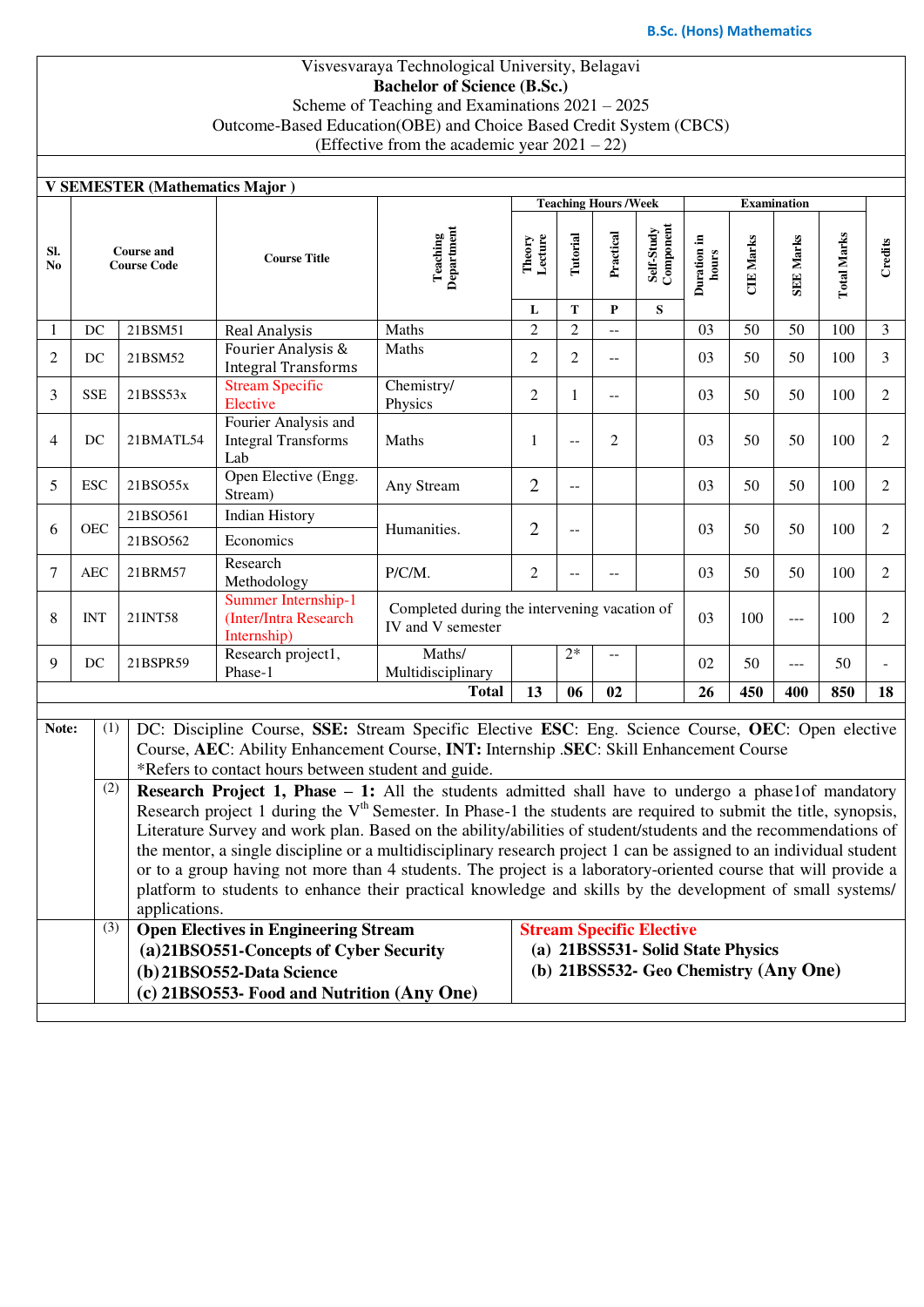### Visvesvaraya Technological University, Belagavi **Bachelor of Science (B.Sc.)** Scheme of Teaching and Examinations 2021 – 2025 Outcome-Based Education(OBE) and Choice Based Credit System (CBCS) (Effective from the academic year 2021 – 22)

#### **VI SEMESTER (Mathematics Major)**

|                       |                                         | VI SEMESTER (Mathematics Major) |                                                                     |                               |                   |                |                |                         |                      |                    |                  |                    |                |  |
|-----------------------|-----------------------------------------|---------------------------------|---------------------------------------------------------------------|-------------------------------|-------------------|----------------|----------------|-------------------------|----------------------|--------------------|------------------|--------------------|----------------|--|
|                       |                                         |                                 | <b>Teaching Hours /Week</b>                                         |                               |                   |                |                |                         |                      | <b>Examination</b> |                  |                    |                |  |
| SI.<br>N <sub>0</sub> | <b>Course and</b><br><b>Course Code</b> |                                 | <b>Course Title</b>                                                 | Department<br>Teaching        | Lecture<br>Theory | Tutorial       | Practical      | Self-Study<br>Component | Duration in<br>hours | <b>CIE Marks</b>   | <b>SEE Marks</b> | <b>Total Marks</b> | Credits        |  |
|                       |                                         |                                 |                                                                     |                               | L                 | T              | P              | S                       |                      |                    |                  |                    |                |  |
|                       | DC                                      | 21BSM61                         | <b>Group Theory</b>                                                 | Maths                         | $\overline{2}$    | $\overline{2}$ | $-$            |                         | 03                   | 50                 | 50               | 100                | $\overline{3}$ |  |
| $\overline{2}$        | DC                                      | 21BSM62                         | $\&$<br>Probability<br><b>Statistics</b>                            | Maths                         | $\overline{2}$    | $\overline{2}$ | $\mathbf{u}$   |                         | 03                   | 50                 | 50               | 100                | 3              |  |
| 3                     | DC                                      | 21BSML63                        | Mathematics Lab 1                                                   | Maths                         | 1                 | $-$            | $\overline{2}$ |                         | 03                   | 50                 | 50               | 100                | $\overline{2}$ |  |
| $\overline{4}$        | <b>DSE</b>                              | 21BSM641                        | Number Theory                                                       | Maths                         |                   |                |                |                         |                      |                    |                  |                    |                |  |
|                       |                                         | 21BSM642                        | Infinite series,<br>Special functions<br>and Analytical<br>Geometry |                               | $\overline{2}$    | 1              |                |                         | 03                   | 50                 | 50               | 100                | $\overline{2}$ |  |
| 5                     | <b>SSE</b>                              | 21BSS65x                        | <b>Stream Specific</b><br>Elective                                  | Chemistry/<br>Physics         | $\overline{2}$    | 1              |                |                         | 03                   | 50                 | 50               | 100                | $\overline{c}$ |  |
|                       |                                         | 21BSO661                        | Sociology                                                           |                               |                   |                |                |                         |                      |                    |                  |                    |                |  |
| 6                     | <b>OEC</b>                              | 21BSO662                        | Finance & Banking                                                   | Humanities.                   | $\overline{2}$    | --             |                |                         | 03                   | 50                 | 50               | 100                | $\overline{2}$ |  |
| $\overline{7}$        | <b>SEC</b>                              | 21IPR67                         | <b>Intellectual Property</b><br>Rights (IPR)                        | Interdisciplinary             | $\overline{c}$    | $-$            | $--$           |                         | 03                   | 50                 | 50               | 100                | $\overline{2}$ |  |
| 8                     | DC                                      | 21BSRP68                        | Research Project-1<br>Phase 2                                       | Physics/<br>Multidisciplinary | $---$<br>13       | $4*$<br>10     |                |                         | 03                   | 50                 | 50               | 100                | 4              |  |
|                       | Total                                   |                                 |                                                                     |                               |                   |                | 02             |                         | 24                   | 400                | 400              | 800                | 20             |  |

## **Note:** (1) **DC:**Discipline Course, **DSE:** Discipline Specific Elective, **OEC:** Open Elective Course **SEC:** Skill Enhancement Course. **SSE:** Stream Specific Elective, \*Refer to contact hours between student and guide.

(2) **Research Project1, Phase -2:** Semester end examination of research project 1 will have the submission of project report and viva voce presentation. The research project1 shall be considered as head of passing for the award of degree. Those who do not take up/complete the project shall be declared fail and shall have to complete Research project during the subsequent examination/s.

(3) **Summer Internship – 2 Internship of 04 weeks during the intervening period of VI and VII semesters; 21INT77 Innovation/ Entrepreneurship/ Societal based Internship.**  (1)All the students shall undergo a mandatory internship of 04 weeks during the intervening period of VI and VII

semesters. The internship shall be slated for CIE only and will not have SEE. The grade earned through CIE shall be included in the VII semester grade card. The internship shall be considered as a head of passing, vertical progression and award of degree. Those, who do not take up / complete the internship shall be considered under F (fail) grade and shall have to complete during subsequently after satisfying the internship requirements.

(2)Innovation/Entrepreneurship/Societal Internship shall be carried out at industry, State and Central Government /Nongovernment organizations (NGOs), micro, small and medium enterprise (MSME), Innovation centres or Incubation centres. Societal/Rural internship is a work-based activity in which students will have a chance to identify the problems facing by the rural community and solve/reduce the identified problems through innovative ideas/projects/mechanisms.

(4) **Stream Specific Elective** (a)21BSS651- Spectroscopy (b)21BSS652- Industrial Chemistry (Any One)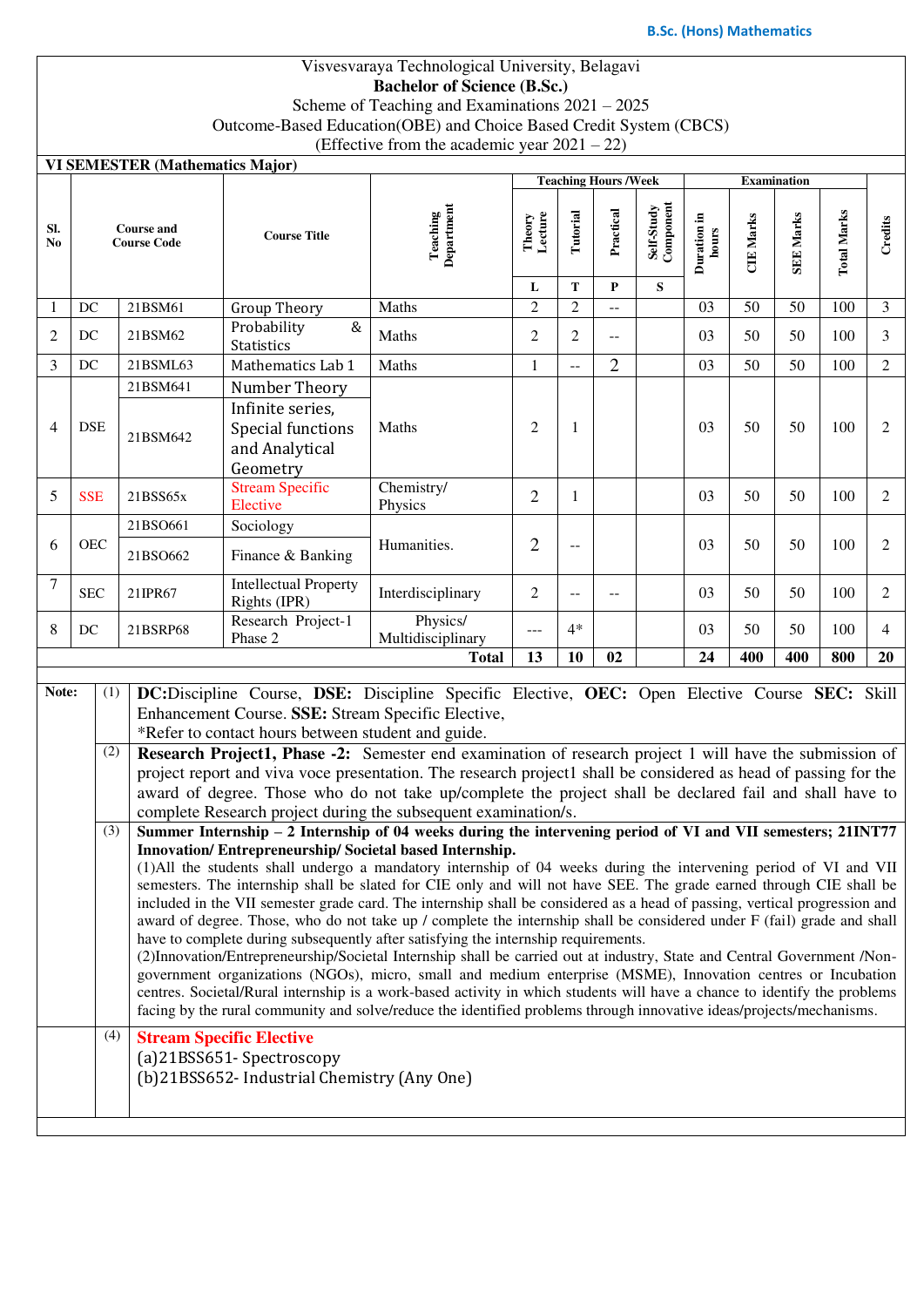### Visvesvaraya Technological University, Belagavi **Bachelor of Science (B.Sc.)** Scheme of Teaching and Examinations 2021 – 2025 Outcome-Based Education(OBE) and Choice Based Credit System (CBCS) (Effective from the academic year  $2021 - 22$ )

| <b>VII SEMESTER (Mathematics Major)</b> |
|-----------------------------------------|
|                                         |

|                                                                                                          |                                                                                                               |                                                                                                         |                                                                                                               |                                                                                                       |                   |                |                | <b>Teaching Hours /Week</b> |                      |                  |                  |                    |                         |
|----------------------------------------------------------------------------------------------------------|---------------------------------------------------------------------------------------------------------------|---------------------------------------------------------------------------------------------------------|---------------------------------------------------------------------------------------------------------------|-------------------------------------------------------------------------------------------------------|-------------------|----------------|----------------|-----------------------------|----------------------|------------------|------------------|--------------------|-------------------------|
| SI.<br>N <sub>0</sub>                                                                                    |                                                                                                               | <b>Course and</b><br><b>Course Code</b>                                                                 | <b>Course Title</b>                                                                                           | <b>Teaching</b><br>Department                                                                         | Lecture<br>Theory | Tutorial       | Practical      | Self-Study<br>Component     | Duration in<br>hours | <b>CIE Marks</b> | <b>SEE Marks</b> | <b>Total Marks</b> |                         |
|                                                                                                          |                                                                                                               |                                                                                                         |                                                                                                               |                                                                                                       | L                 | T              | $\mathbf{P}$   | S                           |                      |                  |                  |                    |                         |
| 1                                                                                                        | DC                                                                                                            | 21BSM71                                                                                                 | <b>Complex Analysis</b>                                                                                       | Maths                                                                                                 | $\overline{2}$    | $\overline{2}$ | $\mathbf{u}$   |                             | 03                   | 50               | 50               | 100                | 3                       |
| $\overline{2}$                                                                                           | DC                                                                                                            | 21BSM72                                                                                                 | Advanced Linear Algebra                                                                                       | Maths                                                                                                 | $\overline{2}$    | $\overline{2}$ | $\overline{a}$ |                             | 03                   | $\overline{50}$  | 50               | 100                | $\overline{\mathbf{3}}$ |
| $\overline{3}$                                                                                           | DC                                                                                                            | 21BSML73                                                                                                | Mathematics Lab 2                                                                                             | Maths                                                                                                 | 1                 |                | $\overline{2}$ |                             | $\overline{03}$      | $\overline{50}$  | $\overline{50}$  | 100                | $\overline{2}$          |
|                                                                                                          |                                                                                                               | 21BSM741                                                                                                | Discrete Mathematical<br>Structures                                                                           |                                                                                                       |                   |                |                |                             | 0 <sub>3</sub>       |                  |                  |                    |                         |
| $\overline{4}$                                                                                           | <b>DSE</b>                                                                                                    | 21BSM742                                                                                                | <b>Fluid Mechanics</b>                                                                                        | $\overline{2}$<br>Maths                                                                               | $\overline{2}$    |                |                |                             | 50                   | 50               | 100              | 3                  |                         |
| 5                                                                                                        | <b>DSE</b>                                                                                                    | 21BSM751                                                                                                | <b>Graph Theory</b>                                                                                           |                                                                                                       |                   |                |                |                             |                      |                  |                  |                    |                         |
|                                                                                                          |                                                                                                               | 21BSM752                                                                                                | Tensors & Differential<br>Geometry                                                                            | Maths                                                                                                 | $\overline{2}$    | $\overline{2}$ |                |                             | 03                   | 50               | 50               | 100                | 3                       |
| 6                                                                                                        |                                                                                                               | 21BSO761                                                                                                | <b>Geography</b>                                                                                              |                                                                                                       |                   |                |                |                             |                      |                  |                  |                    |                         |
|                                                                                                          | <b>SEC</b>                                                                                                    | 21BSO762                                                                                                | Mass Communication &<br>Journalism.                                                                           | Humanities                                                                                            | $\overline{c}$    |                |                |                             | 03                   | 50               | 50               | 100                | 2                       |
| 7                                                                                                        | <b>INT</b>                                                                                                    | <b>21INT77</b>                                                                                          | <b>Summer Internship-2</b><br><b>Innovation/</b><br>Entrepreneurship/<br><b>Societal based Internship</b>     | <b>Completed during the intervening</b><br>03<br>100<br><b>100</b><br>vacation of VI and VII semester |                   |                |                |                             |                      |                  |                  | 2                  |                         |
| 8                                                                                                        | DC                                                                                                            | 21BSPR78                                                                                                | Research Project -2 Phase -2                                                                                  | Maths/<br>Multidisciplin<br>ary                                                                       |                   | $2*$           |                |                             | 0 <sub>3</sub>       | 50               | ---              | 50                 |                         |
|                                                                                                          |                                                                                                               |                                                                                                         |                                                                                                               | <b>Total</b>                                                                                          | 13                | 11             | 02             |                             | 24                   | 450              | 300              | 750                | 18                      |
| Note:                                                                                                    | (1)                                                                                                           |                                                                                                         | DC: Discipline Course, DSE: Discipline Specific Elective, SEC: Skill Enhancement Course.                      |                                                                                                       |                   |                |                |                             |                      |                  |                  |                    |                         |
|                                                                                                          |                                                                                                               |                                                                                                         | *Refer to contact hours between student and guide.                                                            |                                                                                                       |                   |                |                |                             |                      |                  |                  |                    |                         |
|                                                                                                          | (2)                                                                                                           | Research project 2, Phase-1. All the students are required to submit the Title, synopsis and work plan. |                                                                                                               |                                                                                                       |                   |                |                |                             |                      |                  |                  |                    |                         |
|                                                                                                          | The objective of the project work is $-$ To encourage the independent learning and innovative attitude of the |                                                                                                         |                                                                                                               |                                                                                                       |                   |                |                |                             |                      |                  |                  |                    |                         |
| students. To develop interactive communication, organization time management and presentation skills. To |                                                                                                               |                                                                                                         |                                                                                                               |                                                                                                       |                   |                |                |                             |                      |                  |                  |                    |                         |
|                                                                                                          |                                                                                                               |                                                                                                         | inspire independent and team working. To train the students to present the topic of project work in a seminar |                                                                                                       |                   |                |                |                             |                      |                  |                  |                    |                         |
|                                                                                                          |                                                                                                               |                                                                                                         | without any fear, and face the audience confidently.                                                          |                                                                                                       |                   |                |                |                             |                      |                  |                  |                    |                         |
|                                                                                                          |                                                                                                               |                                                                                                         |                                                                                                               |                                                                                                       |                   |                |                |                             |                      |                  |                  |                    |                         |